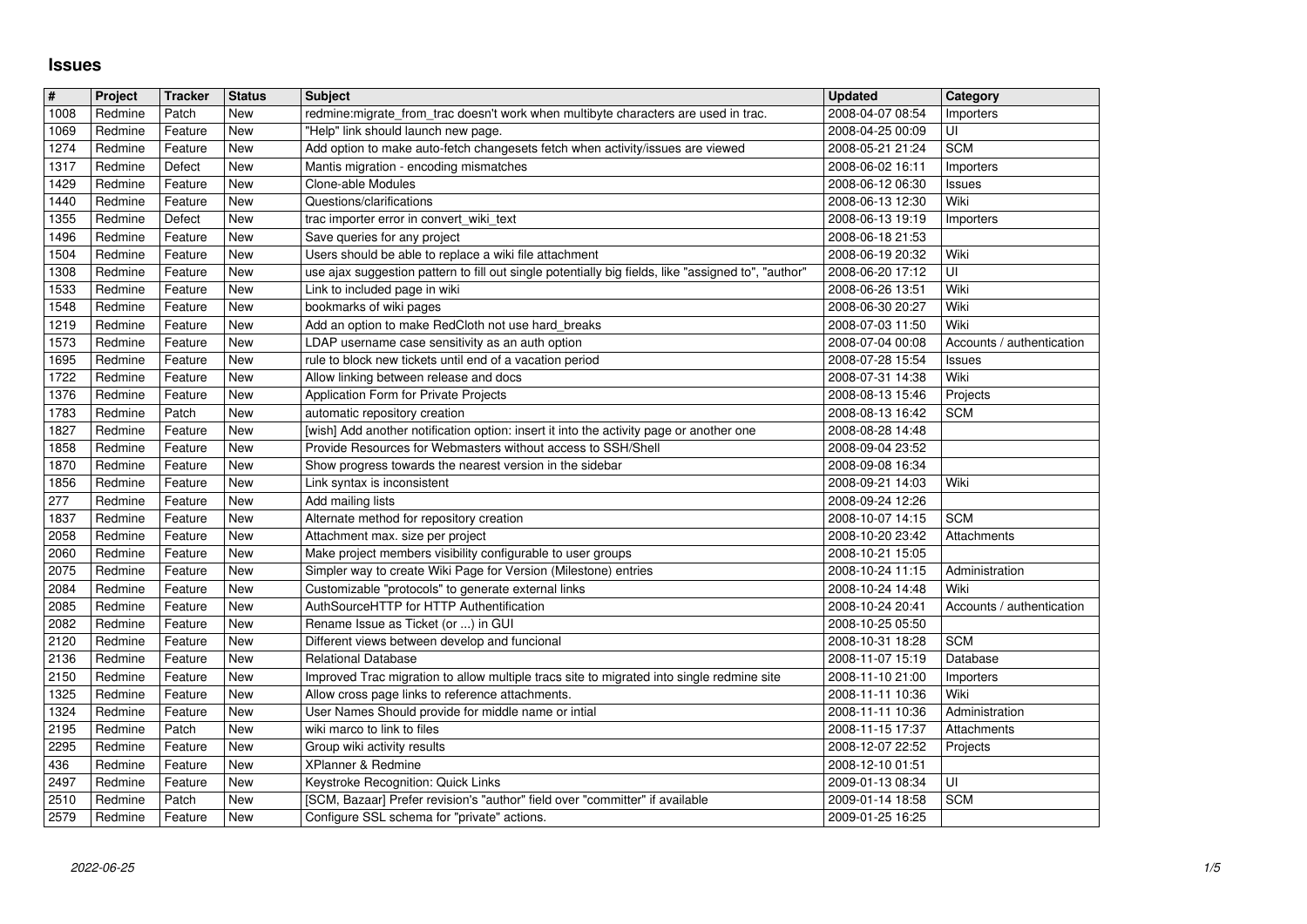| $\overline{\mathbf{t}}$ | Project            | <b>Tracker</b>     | <b>Status</b>     | <b>Subject</b>                                                                                                      | <b>Updated</b>                       | Category                             |
|-------------------------|--------------------|--------------------|-------------------|---------------------------------------------------------------------------------------------------------------------|--------------------------------------|--------------------------------------|
| 2565                    | Redmine            | Feature            | <b>New</b>        | Replacing projects/add page with projects/settings                                                                  | 2009-01-26 09:31                     | UI                                   |
| 2596                    | Redmine            | Feature            | <b>New</b>        | There are X users currently {editing viewing} this ticket                                                           | 2009-01-27 00:13                     |                                      |
| 2614                    | Redmine            | Feature            | <b>New</b>        | Support different units in "Attachment max. size" field.                                                            | 2009-01-28 21:08                     | Attachments                          |
| 2592                    | Redmine            | Feature            | New               | Suggested new feature: Recent ticket list at right of New Issue page                                                | 2009-02-03 00:16                     | Issues                               |
| 2675                    | Redmine            | Feature            | New               | Watch - add a personal comment                                                                                      | 2009-02-05 09:25                     |                                      |
| 2613                    | Redmine            | Feature            | New               | Define working steps/packages for tickets                                                                           | 2009-02-05 11:11                     |                                      |
| 2671                    | Redmine            | Feature            | New               | Reports to show people's working performance and project overview status.                                           | 2009-02-09 18:31                     |                                      |
| 1462                    | Redmine            | Feature            | New               | Access control to trackers by user roles/profiles                                                                   | 2009-02-27 16:09<br>2009-02-27 16:39 | Issues permissions<br>Administration |
| 2855<br>2892            | Redmine<br>Redmine | Feature<br>Feature | New<br>New        | Move Authetication Settings to Project Level<br>Filter atom feeds - not see/read your own changes                   | 2009-03-04 07:52                     | Feeds                                |
| 2918                    | Redmine            | Feature            | New               | Cross-project file search                                                                                           | 2009-03-07 14:07                     | Search engine                        |
| 2947                    | Redmine            | Feature            | New               | Add a wrapping-setting button to edit-windows                                                                       | 2009-03-11 00:42                     | Wiki                                 |
| 2953                    | Redmine            | Feature            | New               | application launch URLs not rendered as link                                                                        | 2009-03-12 19:06                     | Wiki                                 |
| 2958                    | Redmine            | Feature            | New               | Different assignement for different roles                                                                           | 2009-03-12 19:23                     | Administration                       |
| 2951                    | Redmine            | Feature            | New               | I would like to see Summery filtered on Versions                                                                    | 2009-03-13 12:18                     |                                      |
| 2965                    | Redmine            | Feature            | New               | <b>CAS Authentication</b>                                                                                           | 2009-03-13 23:26                     | Accounts / authentication            |
| 2973<br>3031            | Redmine<br>Redmine | Feature<br>Feature | New<br>New        | using smaller then or bigger then to all valid fields<br>context menu won't allow Assigned_To change cross projects | 2009-03-15 20:25<br>2009-03-23 18:10 | UI                                   |
| 2576                    | Redmine            | Patch              | <b>New</b>        | Partially decouple application_helper.rb from Gravatar                                                              | 2009-03-24 22:34                     |                                      |
| 3059                    | Redmine            | Feature            | New               | Placement of input controls when adding related issue                                                               | 2009-03-27 11:15                     | UI                                   |
| 3103                    | Redmine            | Feature            | New               | function suggestion about open area of information                                                                  | 2009-04-02 07:45                     |                                      |
| 3146                    | Redmine            | Feature            | New               | Optional Filters in custom queries                                                                                  | 2009-04-09 13:14                     |                                      |
| 2538                    | Redmine            | Feature            | New               | Fine-grain controll over ticket view permissions                                                                    | 2009-04-12 18:08                     | <b>Issues permissions</b>            |
| 3205                    | Redmine            | Feature            | New               | Wiki "Blocks"                                                                                                       | 2009-04-20 12:20                     | Wiki                                 |
| 3266<br>3046            | Redmine<br>Redmine | Feature<br>Feature | New<br>New        | Commit ID syntaxn sugar/parsing<br>Mix associated revisions with journal entries                                    | 2009-04-30 00:41<br>2009-05-01 11:28 | <b>Text formatting</b><br>Issues     |
| 3269                    | Redmine            | Feature            | New               | Writing a single batch file for all rake tasks                                                                      | 2009-05-14 00:15                     |                                      |
| 3357                    | Redmine            | Patch              | New               | Revision log relative to current location in the Repository Browser                                                 | 2009-05-18 23:00                     | <b>SCM</b>                           |
| 3365                    | Redmine            | Feature            | New               | Consolidated time reports across projects [enhancement]                                                             | 2009-05-19 20:50                     | Administration                       |
| 426                     | Redmine            | Feature            | New               | In Reports, simple Show Estimated Time/Hours assigned to Each USER                                                  | 2009-05-20 00:23                     |                                      |
| 1601                    | Redmine            | Patch              | New               | Make second level navigation for all views in repository controller                                                 | 2009-05-23 15:37                     | <b>SCM</b>                           |
| 3393                    | Redmine            | Feature            | New               | Trac importer: customizable trackers mapping                                                                        | 2009-05-25 20:31                     | Importers                            |
| 3417                    | Redmine            | Feature            | New               | Round-robin auto-assignments                                                                                        | 2009-06-15 10:12                     | Issues                               |
| 3508                    | Redmine            | Feature            | New               | Migrating individual project from redmine to another instance of redmine                                            | 2009-06-18 08:27                     |                                      |
| 3563<br>3555            | Redmine<br>Redmine | Feature            | New               | Button "feedback required"                                                                                          | 2009-06-30 15:38<br>2009-06-30 21:41 | Issues                               |
| 2876                    | Redmine            | Feature<br>Feature | New<br><b>New</b> | Search for My Issues<br>A simple plan for wiki concurrent edition                                                   | 2009-06-30 22:34                     | Search engine<br>Wiki                |
| 3578                    | Redmine            | Defect             | New               | Subversion fetch_changesets does not handle moved (root-)directories                                                | 2009-07-01 22:24                     | <b>SCM</b>                           |
| $\overline{2114}$       | Redmine            | Patch              | <b>New</b>        | Fixed Bugs in Importer Area                                                                                         | 2009-07-16 16:45                     | Importers                            |
| 3684                    | Redmine            | Feature            | <b>New</b>        | Cucumber features in wiki                                                                                           | 2009-07-31 09:11                     | Wiki                                 |
| 3714                    | Redmine            | Feature            | <b>New</b>        | Forums - Categories, Separators and announcing                                                                      | 2009-08-06 03:54                     | Forums                               |
| 3749                    | Redmine            | Patch              | New               | Wiki. TOC. The standardised anchors and admissible "fragment" part of URI.                                          | 2009-08-18 01:10                     | Wiki                                 |
| 3575                    | Redmine            | Feature            | Reopened          | Diff with older revision                                                                                            | 2009-08-26 11:23                     | SCM                                  |
|                         |                    |                    |                   |                                                                                                                     |                                      |                                      |
|                         |                    |                    |                   |                                                                                                                     |                                      |                                      |
|                         |                    |                    |                   |                                                                                                                     |                                      |                                      |
|                         |                    |                    |                   |                                                                                                                     |                                      |                                      |
|                         |                    |                    |                   |                                                                                                                     |                                      |                                      |
|                         |                    |                    |                   |                                                                                                                     |                                      |                                      |
|                         |                    |                    |                   |                                                                                                                     |                                      |                                      |
|                         |                    |                    |                   |                                                                                                                     |                                      |                                      |
|                         |                    |                    |                   |                                                                                                                     |                                      |                                      |
|                         |                    |                    |                   |                                                                                                                     |                                      |                                      |
|                         |                    |                    |                   |                                                                                                                     |                                      |                                      |
|                         |                    |                    |                   |                                                                                                                     |                                      |                                      |
|                         |                    |                    |                   |                                                                                                                     |                                      |                                      |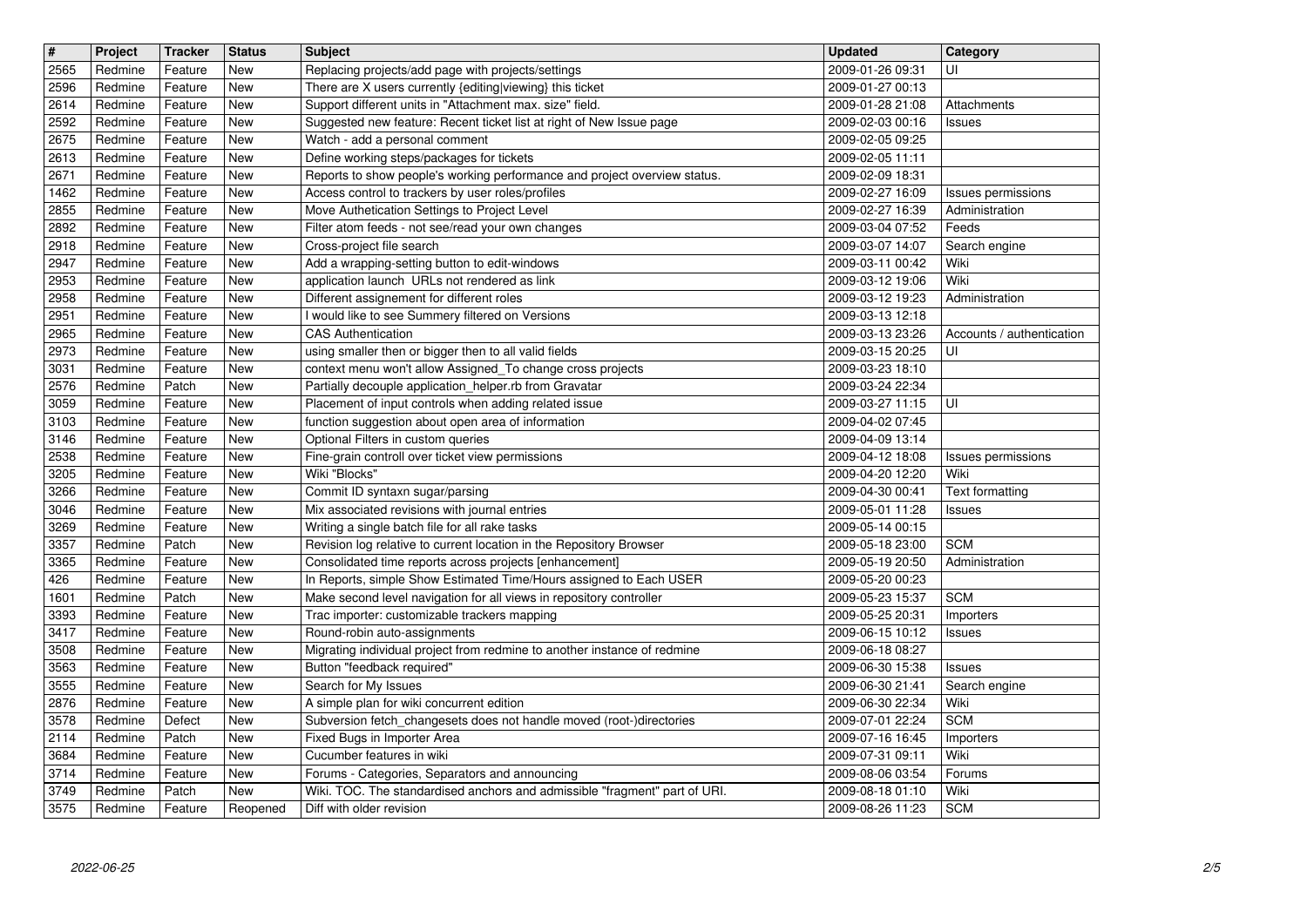| $\overline{\boldsymbol{H}}$ | Project            | <b>Tracker</b>     | <b>Status</b>     | <b>Subject</b>                                                                                                     | <b>Updated</b>                       | Category                            |
|-----------------------------|--------------------|--------------------|-------------------|--------------------------------------------------------------------------------------------------------------------|--------------------------------------|-------------------------------------|
| 3788                        | Redmine            | Feature            | <b>New</b>        | Fields with dropdowns should not show if there are no values                                                       | 2009-08-27 19:48                     |                                     |
| 3775                        | Redmine            | Feature            | <b>New</b>        | Request project access by new users                                                                                | 2009-08-28 10:26                     | Permissions and roles               |
| 3803                        | Redmine            | Patch              | New               | Show custom user fields in csv export of time entry reports                                                        | 2009-09-01 15:01                     | Time tracking                       |
| 3833                        | Redmine            | Feature            | New               | Time tracking enhancement                                                                                          | 2009-09-12 15:15                     | Time tracking                       |
| 3901                        | Redmine            | Patch              | <b>New</b>        | Make length of short project description customizable                                                              | 2009-09-23 08:46                     |                                     |
| 3926<br>2315                | Redmine<br>Redmine | Feature<br>Feature | New<br>New        | Permissions for time tracking<br>Different repository access rights for different users                            | 2009-10-01 00:27<br>2009-10-04 22:28 | Time tracking<br><b>SCM</b>         |
| 3980                        | Redmine            | Feature            | New               | Add a group of projects to user account                                                                            | 2009-10-06 19:47                     | Administration                      |
| 3991                        | Redmine            | Feature            | New               | Provide basic metadata in issue atom feed even when there are no changes                                           | 2009-10-07 18:15                     | Feeds                               |
| 4002                        | Redmine            | Feature            | <b>New</b>        | support adding a local user account per repository for ssh access                                                  | 2009-10-08 17:43                     | Administration                      |
| 4003                        | Redmine            | Feature            | New               | Let user choose created repository type                                                                            | 2009-10-08 17:46                     | Administration                      |
| 4013                        | Redmine            | Feature            | New               | Have one color for one project/subproject                                                                          | 2009-10-09 23:25                     | UI                                  |
| 3963                        | Redmine            | Feature            | New               | Associate a hostname to a particular project                                                                       | 2009-10-11 12:06                     |                                     |
| 4032<br>3951                | Redmine<br>Redmine | Feature<br>Defect  | New<br><b>New</b> | Wiki attachment history<br>The SubversionAdapter entries function should use io.readlines instead of io.read       | 2009-10-15 09:42<br>2009-10-16 18:09 | Wiki<br><b>SCM</b>                  |
| 4066                        | Redmine            | Feature            | New               | Obfuscate email links                                                                                              | 2009-10-21 12:38                     | Email notifications                 |
| 4037                        | Redmine            | Feature            | New               | LDAP-Memberlist too big                                                                                            | 2009-10-23 19:44                     | Accounts / authentication           |
| 4101                        | Redmine            | Feature            | New               | Ability to prevent a news item from appearing in the front page and the central news feed.                         | 2009-10-24 13:02                     | News                                |
| 4162                        | Redmine            | Feature            | <b>New</b>        | Allow static urls for searches                                                                                     | 2009-11-03 21:39                     | Search engine                       |
| 4091                        | Redmine            | Feature            | New               | "Comment" link for issues                                                                                          | 2009-11-08 10:39                     | UI                                  |
| 4111                        | Redmine            | Feature            | New               | integrate Issues with basecamp TODO                                                                                | 2009-11-09 16:31                     |                                     |
| 3888<br>4089                | Redmine<br>Redmine | Feature<br>Feature | New<br>Reopened   | Apply styles across multiple paragraphs<br>Fires a warning if required custom fields exist when migrating          | 2009-11-11 17:33<br>2009-11-11 22:59 | <b>Text formatting</b><br>Importers |
| 4212                        | Redmine            | Feature            | <b>New</b>        | Documents and Wiki tied to Redmine Versions                                                                        | 2009-11-13 06:23                     | Documents                           |
| 4128                        | Redmine            | Feature            | New               | Copy project settings to subprojects                                                                               | 2009-11-16 17:25                     | Projects                            |
| 4237                        | Redmine            | Feature            | New               | Default View for Documents                                                                                         | 2009-11-19 20:35                     | Documents                           |
| 4258                        | Redmine            | Feature            | New               | Improve tab order in wikis                                                                                         | 2009-11-20 20:01                     | Wiki                                |
| 3497                        | Redmine            | Feature            | New               | "duplicates" relation invalidates roadmap percentage                                                               | 2009-11-22 23:58                     | Roadmap                             |
| 371                         | Redmine            | Feature            | New               | Show time tracking in the changelog/roadmap                                                                        | 2009-11-23 00:27                     | Roadmap                             |
| 376<br>1764                 | Redmine<br>Redmine | Feature<br>Patch   | New<br>New        | An option to have all the forums browsable from one place<br>Add session_config option-stubs to environment-config | 2009-11-23 01:00<br>2009-11-23 02:34 | Forums<br>Accounts / authentication |
| 2696                        | Redmine            | Patch              | New               | Add subcategory to category                                                                                        | 2009-11-23 14:56                     | Issues                              |
| 4280                        | Redmine            | Feature            | New               | Reporting capabilities                                                                                             | 2009-11-24 17:04                     | Roadmap                             |
| 4288                        | Redmine            | Feature            | New               | Maintain activity traces of an issue after it has been deleted                                                     | 2009-11-26 20:00                     | Issues                              |
| 4191                        | Redmine            | Feature            | New               | Adding spent time through emails                                                                                   | 2009-11-28 13:16                     | Email receiving                     |
| 4141                        | Redmine            | Defect             | New               | Attachments added in a comment via email are not displayed in the ticket history                                   | 2009-11-28 13:16                     | Email receiving                     |
| 4321                        | Redmine            | Feature            | <b>New</b>        | Referencing issues in commit messages needs extra action                                                           | 2009-12-03 06:11                     | Issues                              |
| 4269                        | Redmine            | Feature            | New               | Allow ca_path option for reposman.rb to validate peer certificate                                                  | 2009-12-04 15:05                     |                                     |
| 4348<br>4356                | Redmine<br>Redmine | Feature<br>Feature | New<br>New        | Issue summary could present daily statistics in a graph<br>add ability Plugin may contain the theme for Redmine    | 2009-12-07 20:49<br>2009-12-08 14:46 | Issues<br>Plugin API                |
| 4349                        | Redmine            | Feature            | New               | Choose startpage in My account                                                                                     | 2009-12-09 04:09                     | Accounts / authentication           |
| 2370                        | Redmine            | Feature            | New               | Vacations overview                                                                                                 | 2009-12-15 01:15                     | <b>Plugin Request</b>               |
| 4470                        | Redmine            | Feature            | New               | The text width should be able to adaptive                                                                          | 2009-12-22 13:40                     | UI                                  |
|                             |                    |                    |                   |                                                                                                                    |                                      |                                     |
|                             |                    |                    |                   |                                                                                                                    |                                      |                                     |
|                             |                    |                    |                   |                                                                                                                    |                                      |                                     |
|                             |                    |                    |                   |                                                                                                                    |                                      |                                     |
|                             |                    |                    |                   |                                                                                                                    |                                      |                                     |
|                             |                    |                    |                   |                                                                                                                    |                                      |                                     |
|                             |                    |                    |                   |                                                                                                                    |                                      |                                     |
|                             |                    |                    |                   |                                                                                                                    |                                      |                                     |
|                             |                    |                    |                   |                                                                                                                    |                                      |                                     |
|                             |                    |                    |                   |                                                                                                                    |                                      |                                     |
|                             |                    |                    |                   |                                                                                                                    |                                      |                                     |
|                             |                    |                    |                   |                                                                                                                    |                                      |                                     |
|                             |                    |                    |                   |                                                                                                                    |                                      |                                     |
|                             |                    |                    |                   |                                                                                                                    |                                      |                                     |
|                             |                    |                    |                   |                                                                                                                    |                                      |                                     |
|                             |                    |                    |                   |                                                                                                                    |                                      |                                     |
|                             |                    |                    |                   |                                                                                                                    |                                      |                                     |
|                             |                    |                    |                   |                                                                                                                    |                                      |                                     |
|                             |                    |                    |                   |                                                                                                                    |                                      |                                     |
|                             |                    |                    |                   |                                                                                                                    |                                      |                                     |
|                             |                    |                    |                   |                                                                                                                    |                                      |                                     |
|                             |                    |                    |                   |                                                                                                                    |                                      |                                     |
|                             |                    |                    |                   |                                                                                                                    |                                      |                                     |
|                             |                    |                    |                   |                                                                                                                    |                                      |                                     |
|                             |                    |                    |                   |                                                                                                                    |                                      |                                     |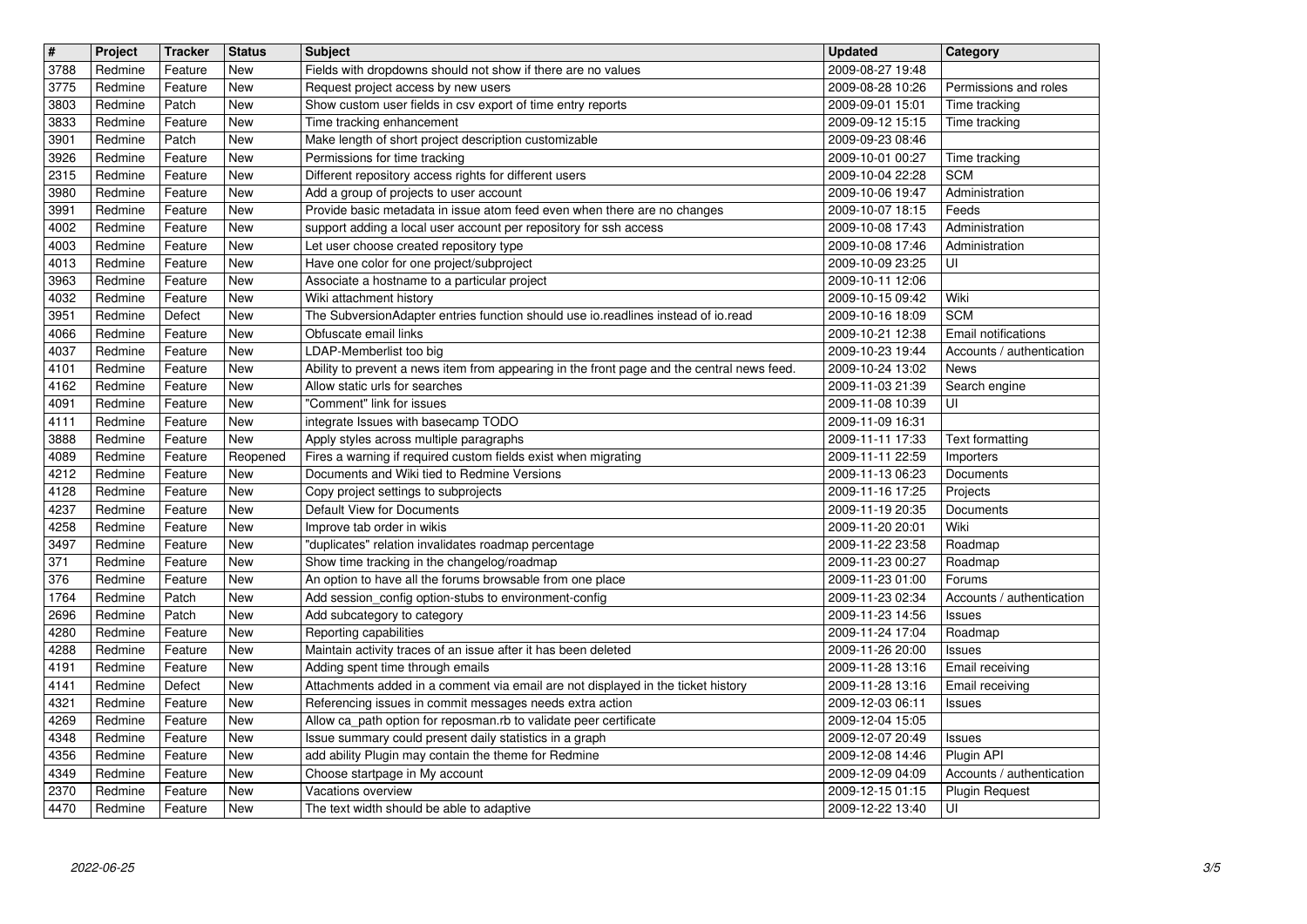| $\overline{\mathbf{H}}$ | Project            | <b>Tracker</b>     | <b>Status</b>            | <b>Subject</b>                                                                                                                    | Updated                              | Category                                 |
|-------------------------|--------------------|--------------------|--------------------------|-----------------------------------------------------------------------------------------------------------------------------------|--------------------------------------|------------------------------------------|
| 4374<br>4432            | Redmine<br>Redmine | Feature<br>Feature | New<br>New               | Issues - Description preview on hover<br>Custom highlighting for certain user-role comments                                       | 2009-12-24 19:51<br>2009-12-25 20:38 | UI<br>UI                                 |
| 4448                    | Redmine            | Defect             | <b>New</b>               | Subversion password cleanly visible in the process list and some logs                                                             | 2009-12-26 17:16                     | <b>SCM</b>                               |
| 4485                    | Redmine            | Feature            | <b>New</b>               | Create an ACL privilege for assigning tickets                                                                                     | 2009-12-29 14:23                     | Issues permissions                       |
| 4507                    | Redmine            | Feature            | New                      | Changing field order to input Firstname and Lastname                                                                              | 2010-01-01 11:42                     | UI                                       |
| 2197<br>4535            | Redmine<br>Redmine | Patch<br>Patch     | Reopened<br><b>New</b>   | protect user email from spmamer<br>Import Target Version from Mantis                                                              | 2010-01-03 03:48<br>2010-01-07 23:25 | Email notifications<br>Importers         |
| 2597                    | Redmine            | Feature            | New                      | Allow users to choose on which specific events they want to be notified                                                           | 2010-01-08 14:51                     | Email notifications                      |
| 4554                    | Redmine            | Feature            | <b>New</b>               | mark the issue as "duplicate" when I add the related issue                                                                        | 2010-01-12 20:32                     | Issues                                   |
| 4555<br>4558            | Redmine            | Feature<br>Feature | <b>New</b><br><b>New</b> | share filters with teams                                                                                                          | 2010-01-12 20:32                     | Issues                                   |
| 4571                    | Redmine<br>Redmine | Patch              | <b>New</b>               | watch categories and users<br>Allow labels for Redmine links                                                                      | 2010-01-12 22:31<br>2010-01-13 15:40 | Text formatting                          |
| 4588                    | Redmine            | Defect             | New                      | In status form of version view, link to issues results limited.                                                                   | 2010-01-15 02:11                     |                                          |
| 4520                    | Redmine            | Patch              | <b>New</b>               | Simplify URL Matching in Redmine                                                                                                  | 2010-01-15 18:13                     | Text formatting                          |
| 4635<br>4685            | Redmine<br>Redmine | Patch<br>Feature   | New<br>New               | Filter by Role clause<br>Custom single issue views                                                                                | 2010-01-22 16:06<br>2010-01-28 23:11 | Issues<br>UI                             |
| 4705                    | Redmine            | Patch              | New                      | Allow selection of up to five fields in timelog report                                                                            | 2010-02-01 13:27                     | Time tracking                            |
| 4717                    | Redmine            | Feature            | <b>New</b>               | Make wiki tab link use the actual link that contains the page name.                                                               | 2010-02-02 15:21                     | Wiki                                     |
| 4714<br>4744            | Redmine<br>Redmine | Feature<br>Feature | <b>New</b><br><b>New</b> | hide "Projects" from the main menu for anonymous users, when there are no public projects<br>Maintain File and Document meta data | 2010-02-05 10:19<br>2010-02-05 15:42 | Issues permissions<br>Attachments        |
| 4746                    | Redmine            | Feature            | <b>New</b>               | Adapt repository statistics charts to number of developers                                                                        | 2010-02-05 17:12                     | <b>SCM</b>                               |
| 4316                    | Redmine            | Feature            | <b>New</b>               | about timelog approval workflow                                                                                                   | 2010-02-06 03:12                     | Time tracking                            |
| 4768<br>4582            | Redmine<br>Redmine | Feature<br>Feature | <b>New</b><br>New        | "issue category" should have a "description" field<br>Automaticly set an issue status when an issue is first assigned             | 2010-02-08 22:07<br>2010-02-10 01:45 | Issues<br>Issues                         |
| 4695                    | Redmine            | Feature            | New                      | Stack trace formatting                                                                                                            | 2010-02-10 03:15                     | Text formatting                          |
| 4799                    | Redmine            | Feature            | <b>New</b>               | Issue Custom Fields Parent-Child                                                                                                  | 2010-02-11 01:05                     | Custom fields                            |
| 4827<br>4829            | Redmine<br>Redmine | Feature<br>Feature | <b>New</b><br>New        | Tags on `media` / `data sets` (issues, projects, file etc)<br>Write an installer                                                  | 2010-02-13 04:27<br>2010-02-13 05:31 | Custom fields                            |
| 4835                    | Redmine            | Feature            | <b>New</b>               | Mono compatable .NET implementation of the redmine API                                                                            | 2010-02-13 10:22                     | <b>REST API</b>                          |
| 1557                    | Redmine            | Feature            | <b>New</b>               | <b>LDAP Synchronization</b>                                                                                                       | 2010-02-17 21:18                     | LDAP                                     |
| 4882<br>3537            | Redmine<br>Redmine | Feature            | <b>New</b><br><b>New</b> | Email receiving through MAPI<br>members on the project to be watched                                                              | 2010-02-19 19:55<br>2010-02-21 16:10 | Email receiving<br>Permissions and roles |
| 4814                    | Redmine            | Feature<br>Feature | New                      | Option to prevent removing all members with a certain role                                                                        | 2010-02-22 05:51                     | Projects                                 |
| 4909                    | Redmine            | Feature            | <b>New</b>               | Users nenu                                                                                                                        | 2010-02-24 22:02                     | Accounts / authentication                |
| 4960                    | Redmine            | Feature            | <b>New</b>               | Links to latest version of all files modified by a tickets associated revisions                                                   | 2010-03-02 02:19                     |                                          |
| 4977<br>4980            | Redmine<br>Redmine | Patch<br>Feature   | <b>New</b><br>New        | LDAP user cant change username and email<br>Reference to a commit in a different project                                          | 2010-03-03 17:30<br>2010-03-03 20:54 | LDAP                                     |
| 4956                    | Redmine            | Defect             | <b>New</b>               | Proejct Settings submenu disappearing when viewing another controller                                                             | 2010-03-04 06:33                     | UI                                       |
| 4987<br>4994            | Redmine<br>Redmine | Feature<br>Defect  | New<br><b>New</b>        | Convert internal URLs to canonic wiki links<br>Issue global custom fields should be available in filters only for their trackers  | 2010-03-04 23:15<br>2010-03-08 07:34 | Wiki<br>Custom fields                    |
| 2748                    | Redmine            | Patch              | New                      | Improved Trac-Importer with subversion repository migration                                                                       | 2010-03-08 21:58                     | Importers                                |
| 5017<br>5020            | Redmine<br>Redmine | Feature<br>Defect  | New<br>New               | Custom columns on Admin/Users page<br>Advanced Subversion Integration Howto is confusing                                          | 2010-03-09 16:42<br>2010-03-09 20:41 | Documentation                            |
|                         |                    |                    |                          |                                                                                                                                   |                                      |                                          |
|                         |                    |                    |                          |                                                                                                                                   |                                      |                                          |
|                         |                    |                    |                          |                                                                                                                                   |                                      |                                          |
|                         |                    |                    |                          |                                                                                                                                   |                                      |                                          |
|                         |                    |                    |                          |                                                                                                                                   |                                      |                                          |
|                         |                    |                    |                          |                                                                                                                                   |                                      |                                          |
|                         |                    |                    |                          |                                                                                                                                   |                                      |                                          |